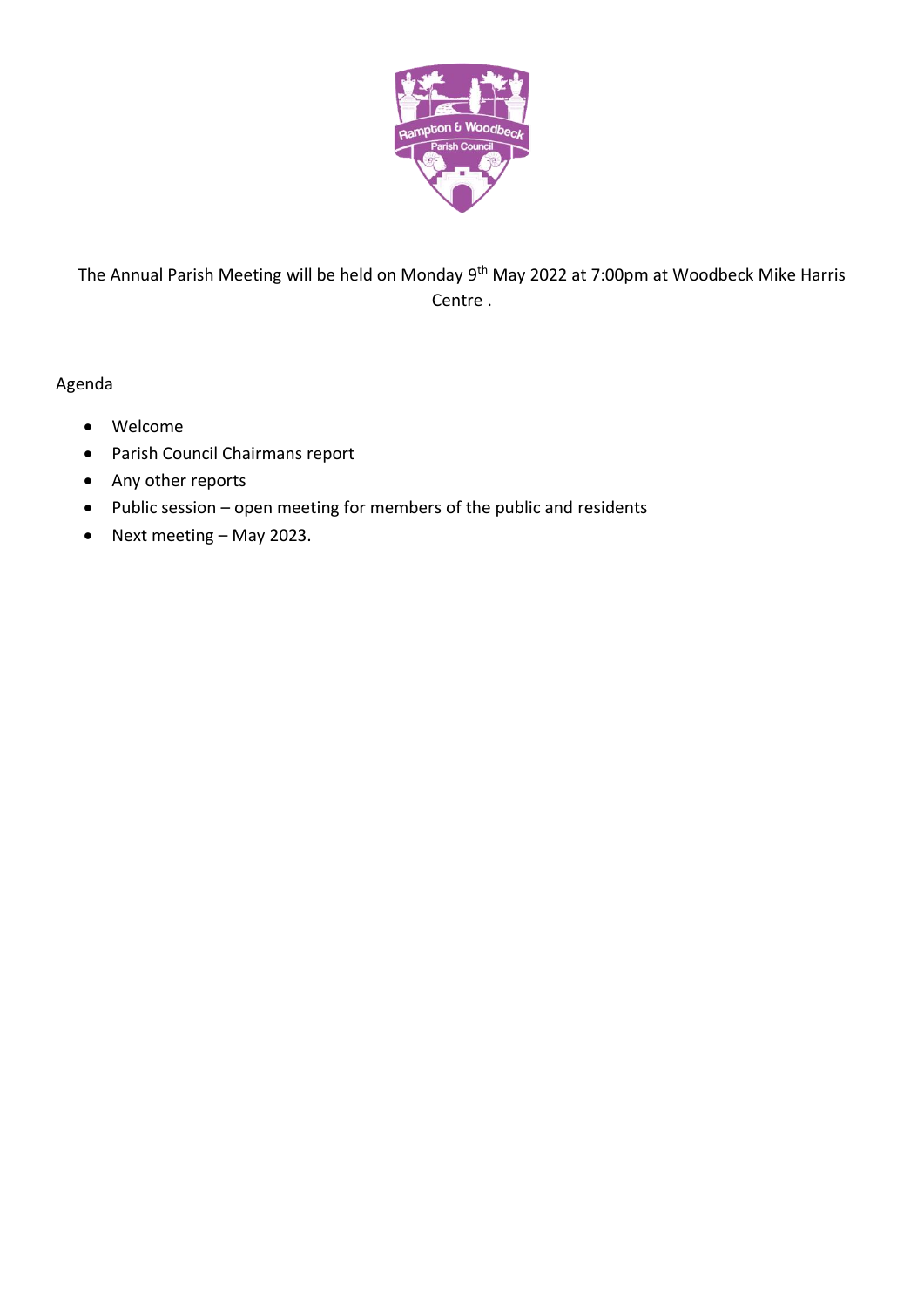

The Annual Parish Council Meeting will be held on Monday 9<sup>th</sup> May 2022 proceeding the Annual Parish Meeting at Woodbeck Mike Harris Centre .

#### Agenda

- Declarations of Interest
- Election of Chair
- **Election of Vice Chair**
- Confirmation of the accuracy of the minutes of the last Annual Meeting of the Council;
- Review of delegation arrangements to committees, sub-committees, staff and other local authorities;
- Review of the terms of reference for committees;
- Appointment of members to existing committees;
- Review and adoption of appropriate Code of Conduct, Standing Orders and Financial Regulations;
- Review of inventory of land and other assets including buildings and office equipment;
- Review of the Council's and/or staff subscriptions to other bodies;
- Review of the Council's complaints procedure;
- Review of the Council's policies, procedures and practices in respect of its obligations under freedom of information and data protection legislation (see also standing orders 11, 20 and 21);
- Review of the Council's policy for dealing with donations;
- Review of the Council's policy for dealing with the press/media;
- Review of the Council's employment policies and procedures;
- Determining the time and place of ordinary meetings of the Parish Council for the year.

This is a public meeting and under the Openness of Local Government Bodies Regulations 2014 the meeting may filmed, photographed, or recorded.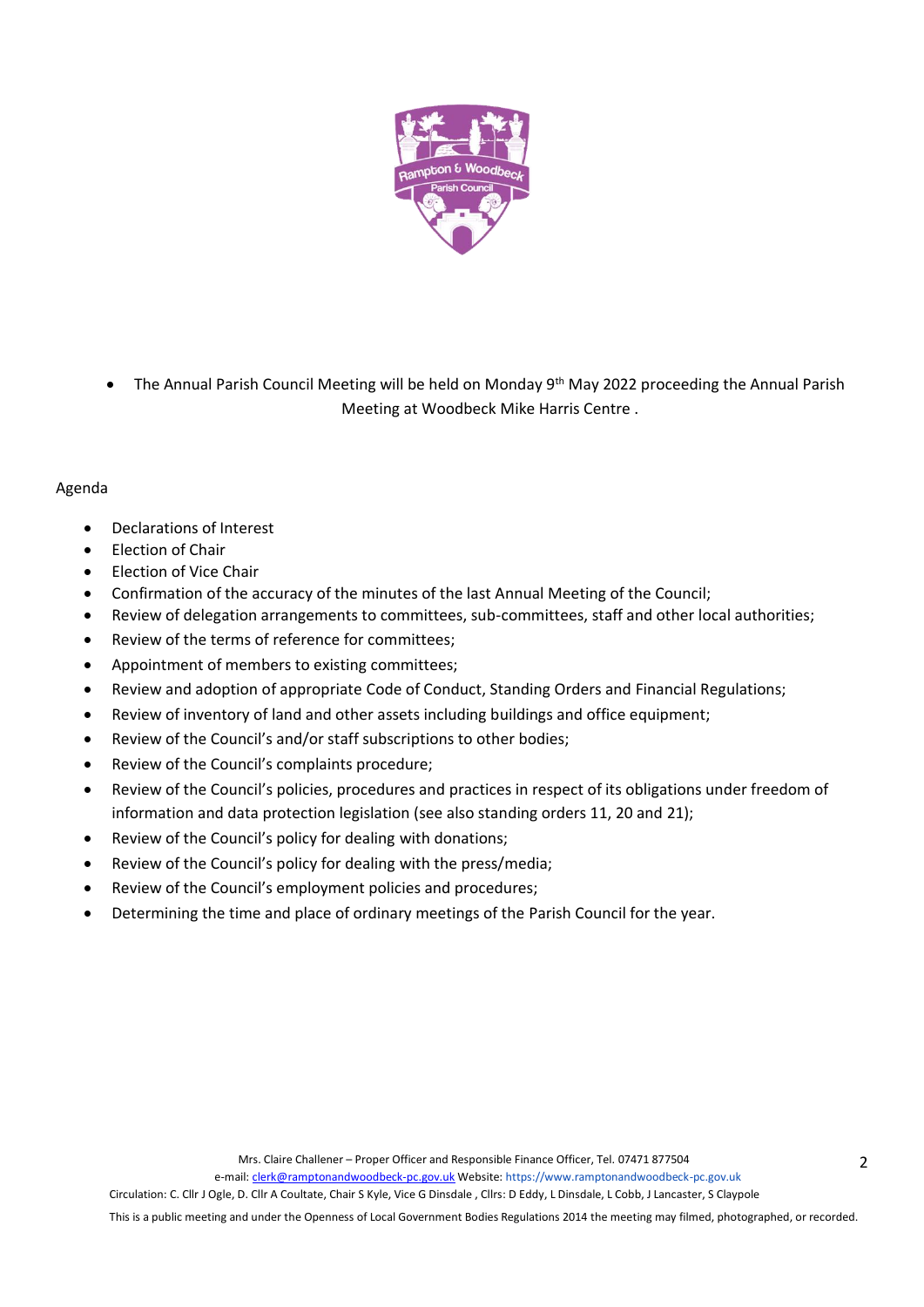

The next Ordinary meeting of the Parish Council will be held on Monday 9<sup>th</sup> May 2022 proceeding the APCM at Woodbeck Mike Harris centre .

#### **Lottery Draw**

To draw the lottery results.

- 1. **Welcome** The Chairman to open the meeting.
- 2. **Apologies** To receive apologies for absence and acceptance.

## 3. **Declarations of Interest**

To receive any declarations of interest.

4. **Meeting adjourned for Public Discussion** – 10 minutes session (max 2 mins per person) Members of the public to ask questions or make observations to the Council.

## 5. **District and Borough Councillor Reports**

To receive District and Borough Councillors' reports.

## 6. **Minutes**

To approve and sign the minutes of the previous ordinary Parish Council meeting.

#### 7. **Councillor Reports**

To receive any Councillor reports.

- a) To determine whether to purchase signs to deter Dog fouling at the land rear of the village hall. (Cllr L Dinsdale)
- b) Woodbeck Hospital and Community update and briefing (Cllr Kyle)

#### 8. **Planning applications, determinations and consultations**

a) To consider and determine the response to any other planning applications received.

Mrs. Claire Challener – Proper Officer and Responsible Finance Officer, Tel. 07471 877504

e-mail[: clerk@ramptonandwoodbeck-pc.gov.uk](mailto:clerk@ramptonandwoodbeck-pc.gov.uk) Website: https://www.ramptonandwoodbeck-pc.gov.uk

Circulation: C. Cllr J Ogle, D. Cllr A Coultate, Chair S Kyle, Vice G Dinsdale , Cllrs: D Eddy, L Dinsdale, L Cobb, J Lancaster, S Claypole

This is a public meeting and under the Openness of Local Government Bodies Regulations 2014 the meeting may filmed, photographed, or recorded.